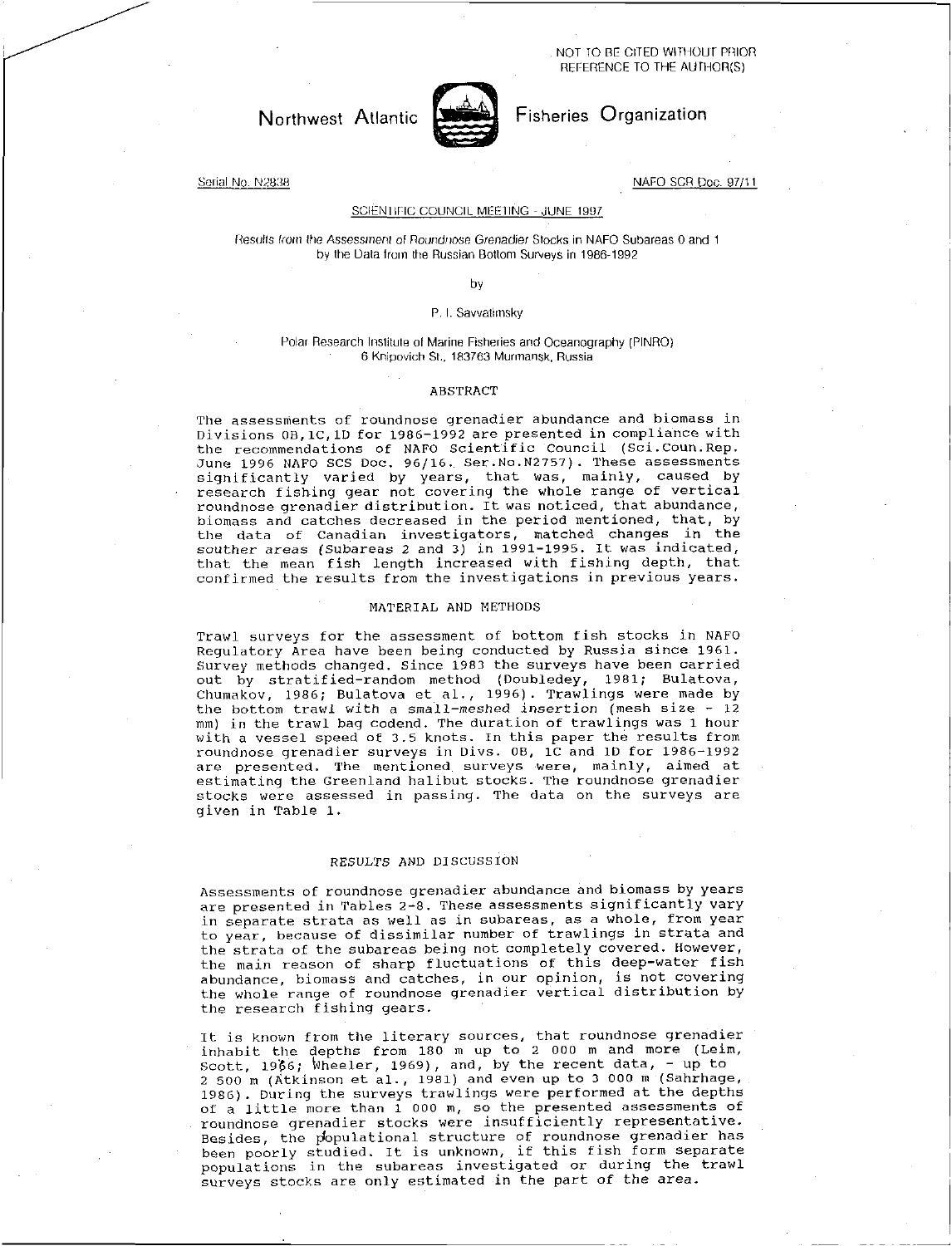To specify the changes of roundnose grenadier average catches in separate strata by years, Tables 9,10, which showed some reduction of this indicator practically in all the strata, i-e. from 500 up to ] 500 m, from 1986 to 1992, were made. The decrease in abundance and biomass of roundnose grenadier is more obvious when summarizing the data by Divs. OB, 1C, 1D (Table 11). The similar changes, but expressed more distinctly, are observed in the souther areas near the coast of Canada (Table 12).

The analysis of length composition of roundnose grenadier catches indicated that the mean length of both males and females sharply increased when enlarging the fishing depth (Table 13). Increase in fish mean length with depth was noticed in the other divisions (Savvatimsky, 1992), and, probably, was regular for this species.

#### REFERENCES

|  | ATKINSON, D.B. 1995. An update on roundnose grenadier |
|--|-------------------------------------------------------|
|  | (Coryphaenoides rupestris) NAFO Subareas 2+3 with     |
|  | information on roundnose grenadier (Macrourus         |
|  | berglax). NAFO SCR Doc.95/61, Serial No.N2576,        |
|  | 7 p.                                                  |

7 p.<br>ATKINSON, D.B., W.R.BOWERING, Sv.Aa.HORDTED and J.P.MINET. 1981. Grenadier *(Macrourus rupestris),* Greenland halibut *(Reinhardtius hippoglossoides)* and shrimp *(Pandalus borealis)* in Davis Strait (NAFO Subareas 0 and 1). NAFO SCR Doc. 81/YI/22,

Serial No.290, pp. 1-58.

BULATOVA, A.Yu., and A.K.CHUMAKOV. MS 1986. USSR trawl surveys in NAFO Subarea 0,2,3. NAFO SCR Doc.86/66, Serial No. N1183, 13p.

BULATOVA, A.Yu., A.A.VASKOV, V.M.KISELEVA and P.I.SAVVATIMSKY. 1996. Review of Russian bottom trawl survey in the NAFO Subareas 0,2,3 for 1961-1995. NAFO SCR Doc.96/89, Serial No. N2772, 8 p.

DOUBLEDAY, W.G. (Editor). 1981. Manual on groundfish survey in the Northwest Atlantic. NAFO Scientific Council Studies. No 2. Dartmouth, Canada, 55 p.

LEIM, A.N., and W.B.SCOTT. 1966. Fishes of the Atlantic Coast of Canada. Bull. Fish. Res. Bd. Canada. No. 155, 485 pp.

SAHRHAGE, D. 1986. Wirtsaftlich wichtige Grenadierfische des Nord-atlantiks. Mitteilungen Inst. Seefischerei, No.37, 81 s.

SAVVATIMSKY, P.I. 1992. Status, biology and commercial importance of roundnose grenadier *(Coryphaenoides rupestris Gunn.*) // Re-papers/ PINRO. - Murmansk, p.251-268.

WHEELER, A. 1969. Anacanthini. The Fishes of the British Isles and North-West Europe. London-Melbourne-Toronto, pp.255-259.

Table 1 Information regarding trawl surveys conducted in 1986- 1992 in Divs. 08, 1D, 10.

|      | Year ! Period ! [Div. ] = Vessel |              |                        | ! Cruise No. |
|------|----------------------------------|--------------|------------------------|--------------|
| 1986 | Oct.-Nov.                        | OB           | PST-1330 "Klintsi"     | 23           |
| 1987 | Oct.                             | 0B, 1CD      | PST-1366 "K.Shaitanov" | -8           |
| 1988 | Oct.                             | $0B$ , $1CD$ | PST-1366 "K.Shaitanov" | 12           |
| 1989 | Oct.                             | 0B.          | PST-1366 "K.Shaitanov" | 1.7          |
| 1990 | $Oct.-Nov.$                      | $0B$ , $1CD$ | PST-1366 "K.Shaitanov" | 23           |
| 1991 | Nov.                             | OB.          | PST-1366 "K.Shaitanov" | 25           |
| 1992 | Nov.                             | 0B           | PST-1366 "K.Shaitanov" | 28           |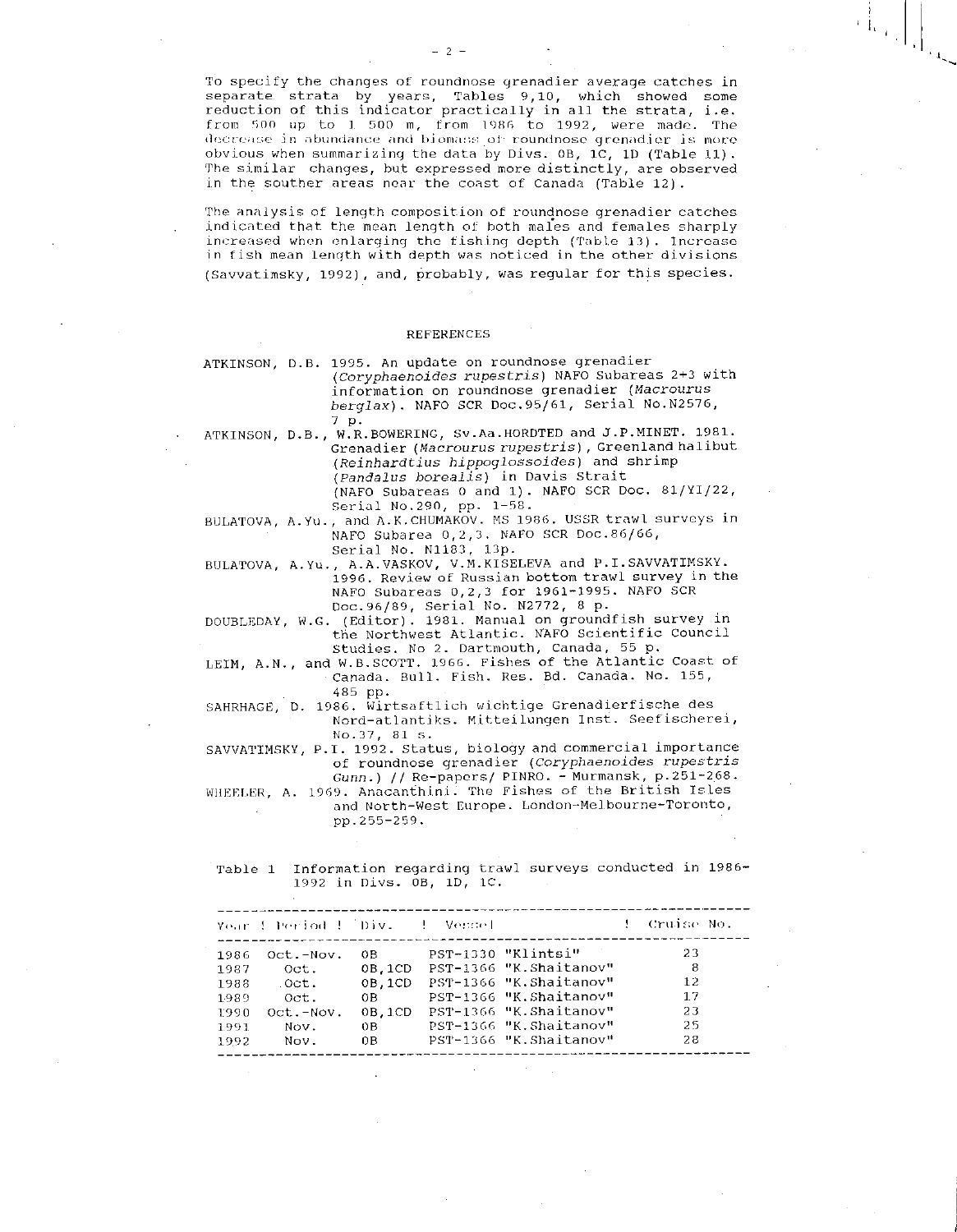Table 2. Results from the trawl survey for Roundnose grenadier in Div OB, 1986.

 $\sim$   $-$ 

|                  |                                 |            |                 |        | I Depth, I Area, INos I Mean catch/ IAbundance, IBiomass, I |
|------------------|---------------------------------|------------|-----------------|--------|-------------------------------------------------------------|
| Stratuml         | m imile sq.l of 1 1 valid tow I |            |                 | -1000  | tons                                                        |
|                  |                                 |            |                 |        |                                                             |
| 5 751-1000       | -2070                           | 40.2<br>5. | 18.5            | 3618.0 | 1661.6                                                      |
| 6 1001-1250 1975 |                                 | $5 -$      | $6.0\qquad 3.4$ | 515.2  | 295,0                                                       |
| Total 751-1250   | 4045<br>10                      |            | $23.5$ 11.1     | 4133.2 | 1956.6                                                      |

# Table 3. Results from the trawl survey for Roundnose grenadier. in 1987.

 $\lambda$ 

|          |              |                             | Depth, Mrea,<br>INos I Mean catch/<br>IAbundance, IBiomass, I |        |               |           |            |  |  |  |  |  |  |
|----------|--------------|-----------------------------|---------------------------------------------------------------|--------|---------------|-----------|------------|--|--|--|--|--|--|
| Stratuml | $\mathbf{m}$ | Imile sq.1 of 1 1 valid tow |                                                               |        |               | '000<br>T | tons<br>ł. |  |  |  |  |  |  |
|          | J            |                             | Itows! fish                                                   |        | kg<br>$\perp$ |           |            |  |  |  |  |  |  |
|          |              |                             | Div.OB                                                        |        |               |           |            |  |  |  |  |  |  |
| 11       | $501 - 750$  | 2311                        | $\mathbf{S}$                                                  | 8,5    | 1,5           | 854,1     | 155,7      |  |  |  |  |  |  |
| 5        | 751-1000     | 2070                        | 6                                                             | 26,2   | 9,5           | 2355,0    | 856,5      |  |  |  |  |  |  |
| 12       | $-111 - 121$ | 943                         | 5                                                             | 14,6   | 6,1           | 598.6     | 248,2      |  |  |  |  |  |  |
| 6        | 1001-1250    | 1975                        | 5                                                             | 67,6   | 39,8          | 5804,8    | 3419,3     |  |  |  |  |  |  |
| 13       | - 11 -       | 343                         | 3                                                             | 86,0   | 24.4          | 1282.5    | 363,6      |  |  |  |  |  |  |
| Total    | 501-1250     | 7642                        | 21                                                            | 32, 8  | 15,2          | 10895,0   | 5043,3     |  |  |  |  |  |  |
|          |              |                             |                                                               |        |               |           |            |  |  |  |  |  |  |
|          |              |                             | Div.1D                                                        |        |               |           |            |  |  |  |  |  |  |
| 19       | $401 - 500$  | 45                          | $\mathbf{1}$                                                  | 49,0   | 16,6          | 95,9      | 32,5       |  |  |  |  |  |  |
| 18       | $501 - 750$  | 170                         | S.                                                            | 55,5   | 24,4          | 410,2     | 180,3      |  |  |  |  |  |  |
| 12       | $751 - 1000$ | 797                         | 3                                                             | 28,7   | 5,0           | 993,4     | 171,6      |  |  |  |  |  |  |
| 17       | コンティー        | 283                         | S.                                                            | 2082,5 | 455,8         | 25623,8   | 5607,7     |  |  |  |  |  |  |
| 13       | 1001-1250    | 1049                        | 5                                                             | 969,8  | 354,1         | 44231,3   | 16149,1    |  |  |  |  |  |  |
| 16       | $5.5 -$      | 2110                        | 5                                                             | 1198.8 | 536,9         | 109976.9  | 49256,6    |  |  |  |  |  |  |
| Total    | 401-1250     | 4454                        | 18                                                            | 936,4  | 368,7         | 181331.5  | 71397,8    |  |  |  |  |  |  |
|          |              |                             |                                                               |        |               |           |            |  |  |  |  |  |  |
|          |              |                             | Div.1C                                                        |        |               |           |            |  |  |  |  |  |  |
| 18       | $501 - 750$  | 482                         | 1                                                             | 47,0   | 13,2          | 985,0     | 275,8      |  |  |  |  |  |  |
| 17       | 751-1000     | 1411                        | $\mathbf{c}$                                                  | 953,0  | 146,3         | 58464.5   | 8975,5     |  |  |  |  |  |  |
| Total    | 501-1000     | 1893                        | 3                                                             | 722,3  | 112,4         | 59449.5   | 9251,3     |  |  |  |  |  |  |

 $-3-$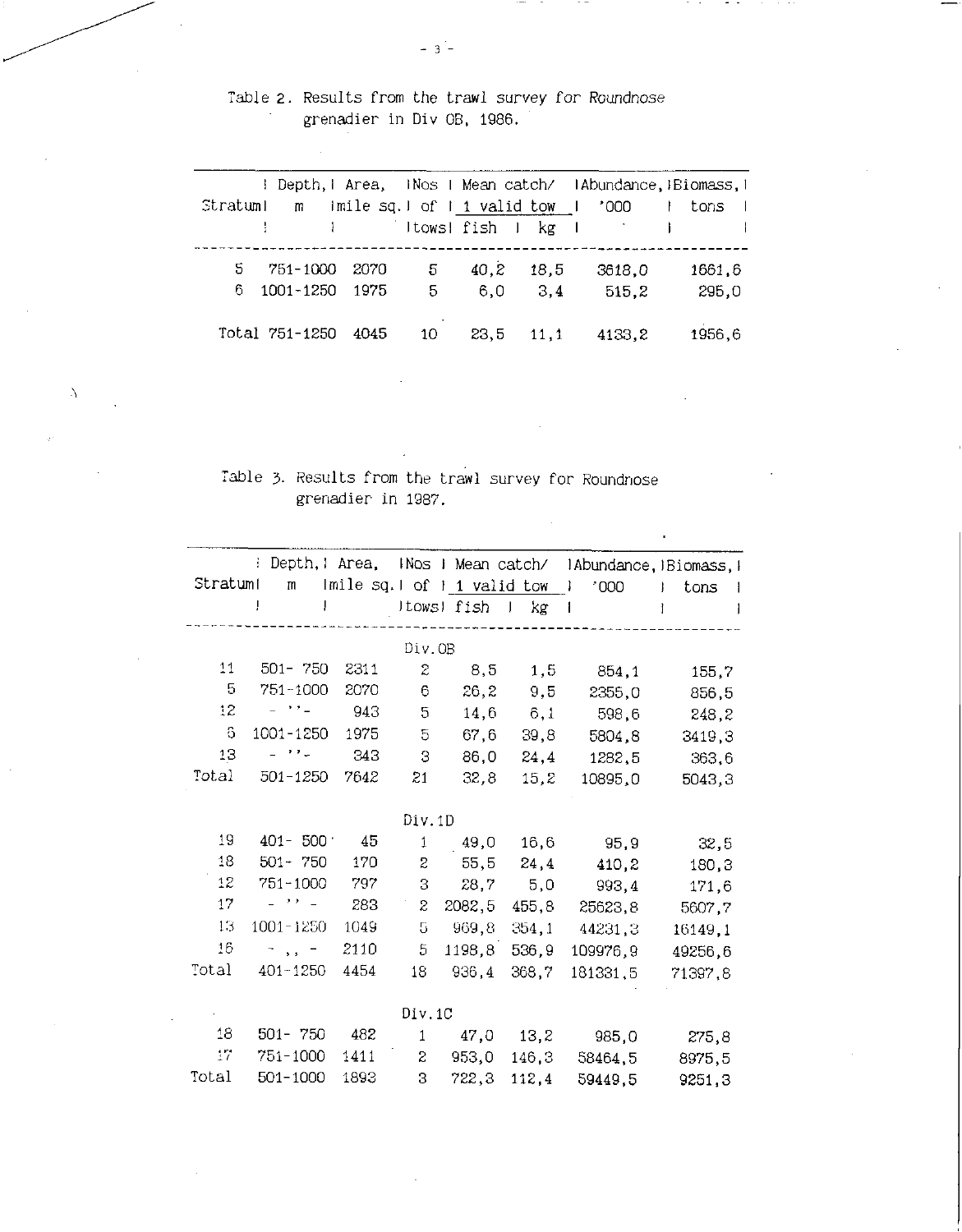|                    |  |  | Table4 . Results from the trawl survey for Roundnose |  |
|--------------------|--|--|------------------------------------------------------|--|
| grenadier in 1988. |  |  |                                                      |  |

 $-4$   $-$ 

|          | ! Depth, I Area, |                                |             | INos I Mean catch/ |                     |                   | IAbundance, Biomass, I |
|----------|------------------|--------------------------------|-------------|--------------------|---------------------|-------------------|------------------------|
| Stratuml |                  | m imile sq. 1 of 1 1 valid tow |             |                    |                     | $000^{\circ}$     | tons                   |
|          | $\mathcal{L}$    |                                | ItowsI fish |                    | $k$ g<br>$\sim 1$ . |                   |                        |
|          |                  |                                |             |                    |                     |                   |                        |
|          |                  |                                | Div.OB      |                    |                     |                   |                        |
| 5        | 751-1000         | 2070                           | 7           | 135,4              | - 38,3              | 12188,6           | 3448,8                 |
| 6        | 1001-1250        | 1975                           | 5           | 542,4              | 268,1               | 46575,7           | 23025,1                |
| Total    | 751-1250         | 4045                           | 12          | 334.1              | 150,5               | 58764,3           | 26473,9                |
|          |                  |                                |             |                    |                     |                   |                        |
|          |                  |                                | Div.1D      |                    |                     |                   |                        |
| 17       | 751-1000         | 283                            | 4           | 414,5              | 97,9                | 5100,2            | 1204,6                 |
| 13       | 1001-1250        | $-1049$                        | 4           | 379.5              | 79,4                | 17308.5           | 3623,6                 |
| 16       | $ \cdot$ $-$     | 2110                           | 4           | 969,5              |                     | $308,0$ $88941,1$ | 28260,2                |
| Total    | 751-1250         | 3442                           | 12          | 744.1              | 221,1               | 111349.8          | 33088,4                |
|          |                  |                                |             |                    |                     |                   |                        |
|          |                  |                                | Div.1C      |                    |                     |                   |                        |
| 17       | 751-1000         | 1411                           | 5           | 400.6              | 59.8                | 24575,9           | 3669,8                 |
|          |                  |                                |             |                    |                     |                   |                        |

Table 5. Results from the trawl survey for Roundnose grenadier in 1989.

 $\mathbb{R}^2$ 

| Stratuml | Depth, I<br>m | Area, |             | iNos   Mean catch/<br>imile sq.1 of 1 1 valid tow |      | 1000    | IAbundance, IBiomass, I<br>tons |
|----------|---------------|-------|-------------|---------------------------------------------------|------|---------|---------------------------------|
|          |               |       | Itows! fish | T                                                 | kg   |         |                                 |
|          |               |       |             |                                                   |      |         |                                 |
|          |               |       | Div.OB      |                                                   |      |         |                                 |
| 11       | $501 - 750$   | 2311  | 4           | 14,5                                              | 1.1  | 1456,9  | 112.8                           |
| 5        | 751-1000      | 2070  | 6           | 62.3                                              | 17.4 | 5610,0  | 1565.7                          |
| 12       | -**-          | 943   | 4           | 30,3                                              | 2.6  | 1240,3  | 107,6                           |
| 6        | 1001-1250     | 1975  | 6           | 71,0                                              | 22.9 | 6096,7  | 1965.0                          |
| 1.3      | コナナニ          | 343   | 3           | 20,3                                              | 7.8  | 303, 2  | 116.8                           |
| 71       | 1251-1500     | 1641  | 4           | 152,8                                             | 81.9 | 10898,4 | 5845,2                          |
| Total    | $501 - 1500$  | 9283  | 27          | 63.4                                              | 24,1 | 25605.5 | 9713,1                          |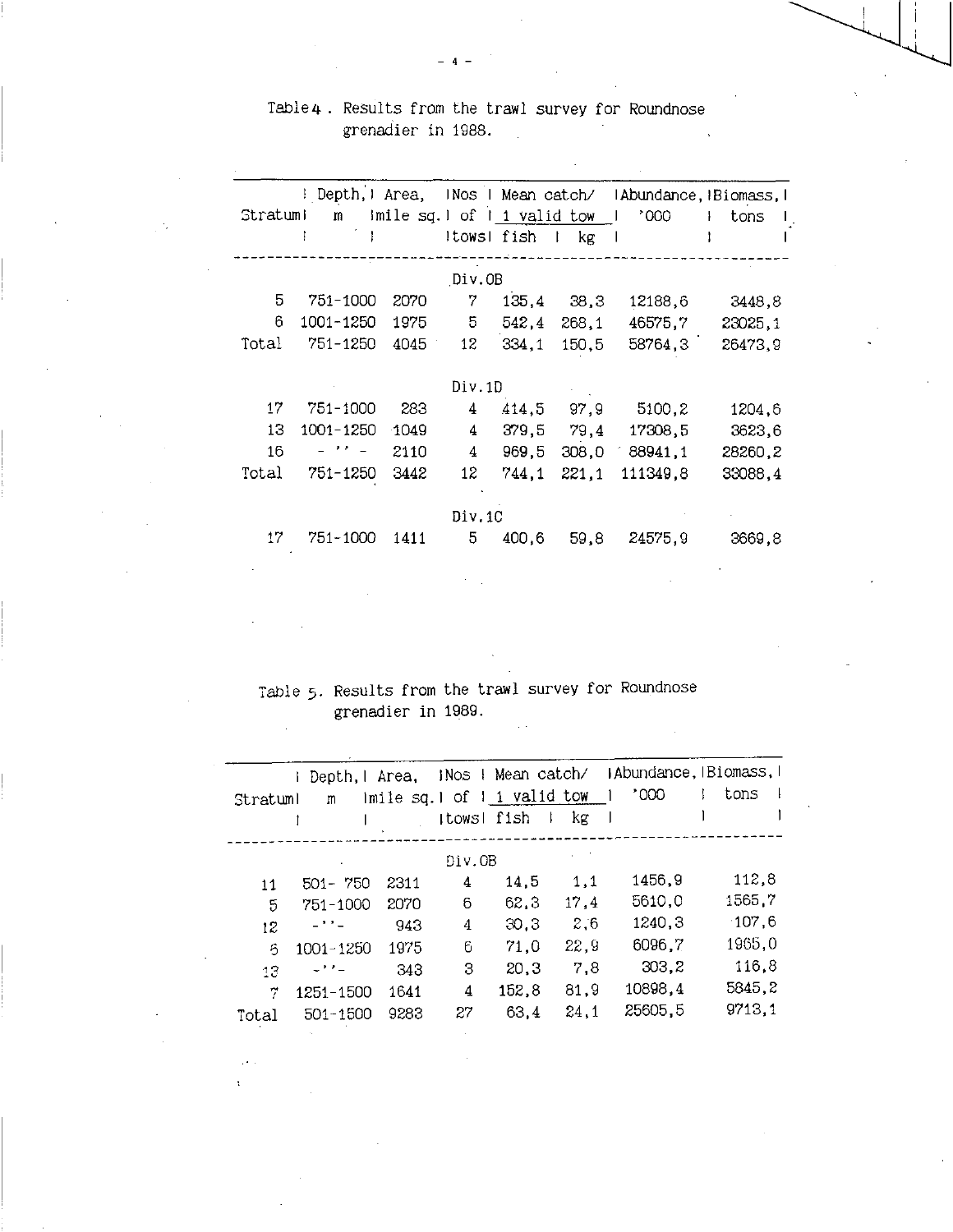## Table 6. Results from the trawl survey for Roundnose grenadier in 1990.  $\sim$

 $\overline{\phantom{a}}$ 

|          | Depth, Area,<br>$\pm$ 1 |      |               |                             |              |           | INos I Mean catch/ IAbundance, IBiomass, I |
|----------|-------------------------|------|---------------|-----------------------------|--------------|-----------|--------------------------------------------|
| Stratuml | m                       |      |               | imile sq.1 of 1 1 valid tow |              | 1000<br>J | tons<br>ı.                                 |
|          |                         |      |               | Itows! fish I               | $k$ g        | f         |                                            |
|          |                         |      | Div.OB        |                             |              |           |                                            |
| 11       | 501-750                 | 2311 | 6             | 5,2                         | 0,4          | 519,1     | 38,5                                       |
| 5        | 751-1000                | 2070 | 5             | 7,2                         | 1,4          | 648,0     | 124.2                                      |
| 6        | 1001-1250               | 1975 | 6             | 62, 2                       | 18,5         | 5338,2    | 1591,4                                     |
| 7        | 1251-1500               | 1641 | З             | 130,3                       | 66,4         | 9299,0    | 4737,5                                     |
| Total    | $501 - 1500$            | 7997 | 20            | 45,5                        | 18,7         | 15804.3   | 6491,6                                     |
|          |                         |      |               |                             |              |           |                                            |
|          |                         |      | Div.1D        |                             |              |           |                                            |
| 18       | $501 - 750$             | 170  | 1.            | 257,0                       | 37,0         | 1899.6    | 273.6                                      |
| 12       | 751-1000                | 797  | $\mathbf{z}$  |                             | $19,0$ $2,3$ | 658,4     | 81,4                                       |
| 17       | $-22 -$                 | 283  |               | 2, 2797, 0                  | 357,4        | 34415.3   | 4397,6                                     |
| 13       | 1001-1250               | 1049 | 3             | 334,0                       | 117,3        | 15233,3   | 5349,9                                     |
| 16       | -11-                    | 2110 | 4             | 1359,0                      | 345, 2       | 124673.5  | 31670,4                                    |
| $-14$    | 1251-1500               | .904 | З.            | $97,0 -$                    | 52,9         | 3812,5    | $-2079, 2$                                 |
| 15       | 노치지                     | .775 | 3             | 271,7                       | 114,6        | 9154.0    | $-3360, 4$                                 |
| Total    | $501 - 1500$            | 6088 | 18            | 717,2                       | 180.3        | 189846.6  | 47712,5                                    |
|          |                         |      | Div.1C        |                             |              |           |                                            |
| 18       | $501 - 750$             | 482  | $\mathcal{Z}$ | 75,5                        | 3,4          | 1582,2    | 71,3                                       |
| $17\,$   | 751-1000                | 1411 | $-3$          | 68,0                        | 6,0          | 4171.7    | 366,0                                      |
| Total    | 501-1000                | 1893 | 5             | 69.9                        | $-5,3$       | 5793.9    | 437,3                                      |
|          |                         |      |               |                             |              |           |                                            |
|          |                         |      |               |                             |              |           |                                            |
|          |                         |      |               |                             |              |           |                                            |

# Table 7. Results from the trawl survey *for* Roundnose grenadier in 1991.

 $\chi \to$ 

| Stratuml | Depth.I Area.<br>m |      | Itowsl fish | INos 1 Mean catch/<br>Imile sq. $\vdash$ of 1 1 valid tow | kg<br>$\mathbf{L}$ | 000"<br>- 1 | IAbundance, Biomass, I<br>1 tons |
|----------|--------------------|------|-------------|-----------------------------------------------------------|--------------------|-------------|----------------------------------|
|          |                    |      |             |                                                           |                    |             |                                  |
|          |                    |      | Div.OB      |                                                           |                    |             |                                  |
| 11       | $501 - 750$        | 2311 | 6.          | 0,2                                                       | 0,0                | 16.7        | . 0.8                            |
| 5        | 751-1000           | 2070 | 4           | 1,8                                                       | 0,3                | 157,5       | 29,9                             |
| 12       | المداح المساب      | 943  | 3           | 0.3                                                       | 0.0                | 13,7        | 0.8                              |
| 6        | 1001-1250          | 1975 | 4           | 2.5                                                       | 0.8                | 214.7       | 68.7                             |
| 7        | 1250-1500          | 1641 | 4           | 16.0                                                      | 7,4                | 1141.6      | 526,7                            |
| Total    | 501-1500           | 8940 | 21          | 4.0                                                       | 1.6                | 1544.2      | 626,9                            |

 $-5-$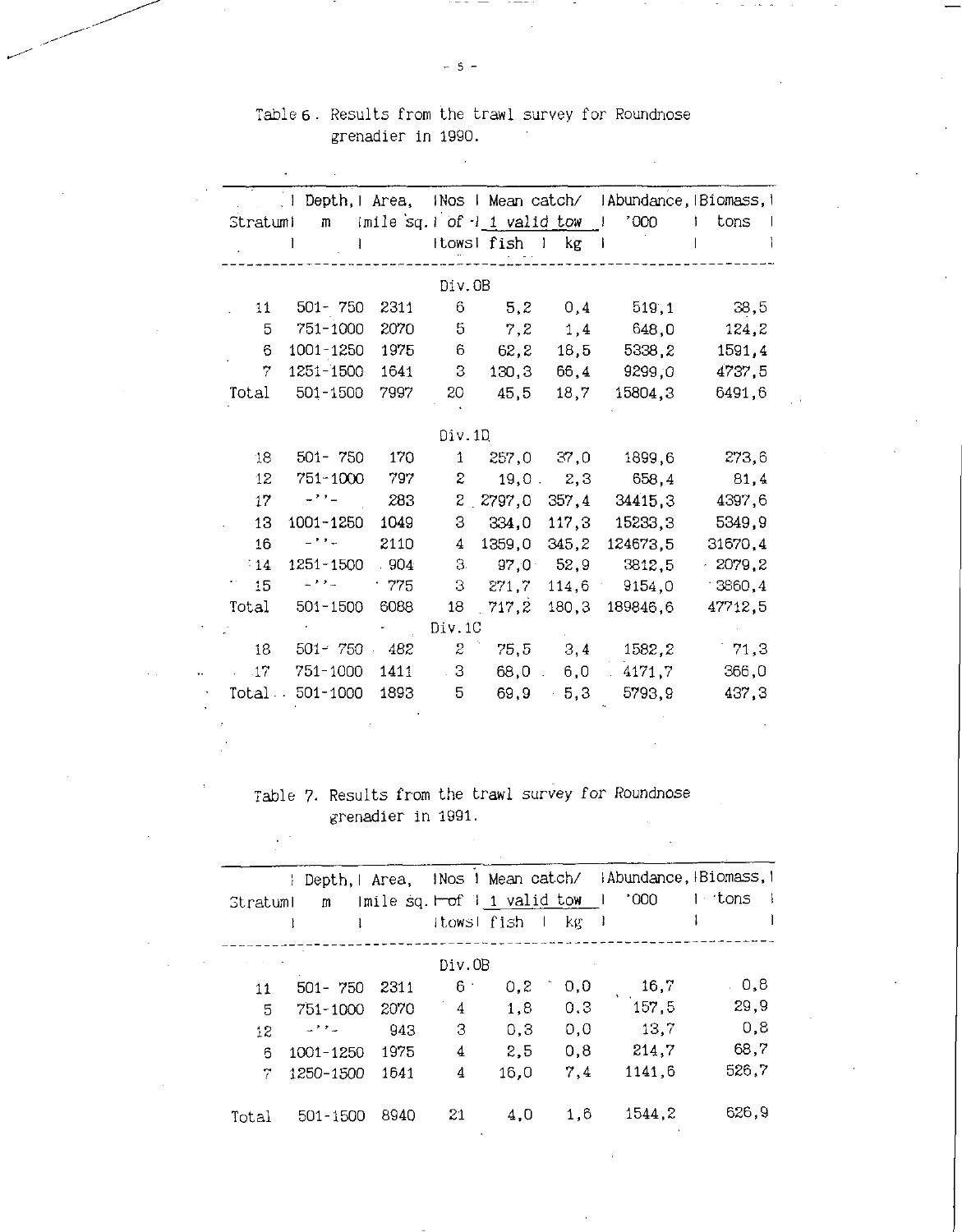## Table 8. Results from the trawl survey for Roundnose grenadier in 1992.

|          | Depth, Mrea, |      |             | INos I Mean catch/          |      | IAbundance, Biomass, I |        |
|----------|--------------|------|-------------|-----------------------------|------|------------------------|--------|
| Stratuml | m            |      |             | imile sq. dof i i valid tow |      | 000'                   | tons   |
|          |              |      | Itows! fish |                             | kg   |                        |        |
|          |              |      |             |                             |      |                        |        |
|          |              |      | Div.OB      |                             |      |                        |        |
| 5        | 751-1000     | 2070 | 4           | 1,8                         | 0, 2 | 157,5                  | 21,8   |
| 6        | 1000-1250    | 1975 | 6           | 48,2                        | 9,7  | 4136,0                 | 834,3  |
| 13       | ニナナニ         | 343  | 3           | 5.0                         | 0,3  | 74.6                   | 4,2    |
| 7        | 1251-1500    | 1641 | 3           | 24,7                        | 7,5  | 1759.9                 | 534.9  |
|          |              |      |             |                             |      |                        |        |
| Total    | 751-1500     | 6029 | 16          | 23.4                        | 5,3  | 6128,0                 | 1395,2 |

Table 9. Data on average catches (spes.) per one valid tow from the Russian trawl surveys for Coryphaenoides rupestris in Div. OB, 1CD by stratum in 1986-1992.

|    |     | Div. I Stratum! Depth, 1 Area, 1 1986 1 1987 1 |        |                          |        | 1988                            | 1989                     | 1990 l                   | 19911            | 1992                     |
|----|-----|------------------------------------------------|--------|--------------------------|--------|---------------------------------|--------------------------|--------------------------|------------------|--------------------------|
|    |     | $m \quad 1$                                    | $nm^2$ |                          |        |                                 |                          |                          |                  |                          |
|    | 11  | 501-750                                        | 2311   |                          | 8.5    |                                 | 14.5                     | 5.2                      | 0.2 <sub>0</sub> |                          |
|    | 5   | 751-1000                                       | 2070   | 40.2                     | 26.2   | 135.4                           | 62.3                     | 7.2                      | 1.8              | 1.8<br>$\sim 100$        |
| 0B | 12  | $ \mu$ $-$                                     | 943    | $\sim$ $ \sim$           | .14.6  | $\frac{1}{2}$ and $\frac{1}{2}$ | 30.3                     | $\sim$ 100 $-$ 100 $\mu$ | 0.3              | $\overline{\phantom{a}}$ |
|    | 6   | 1001-1250                                      | 1975   | 6.0                      | 67.6   | 542.4                           | 71.0                     | 62.2                     | 2.5              | 48.2                     |
|    | 13  | $ -$                                           | 343    | $\sim$ $-$               | 86.0   | $\overline{\phantom{a}}$        | 20.3                     | $\sim 100$ km s $^{-1}$  |                  | 5.0                      |
|    | 7   | 1251-1500                                      | 1641   | $\overline{\phantom{a}}$ |        | $\overline{\phantom{m}}$        | 152.8                    | 130.3                    | 16.0             | 24 7                     |
|    | 19  | 401-500                                        | - 45   | $\overline{\phantom{a}}$ | 49.0   |                                 |                          |                          |                  |                          |
|    | 18  | 501-750                                        | 170    |                          | 55.5   |                                 |                          | 257.0                    |                  |                          |
|    | 12  | 751-1000                                       | 797    |                          | 28.7   |                                 | $\overline{\phantom{a}}$ | 19.0                     |                  |                          |
| 1D | 17  | $\sim$ H $\sim$                                | 283    | $\overline{\phantom{a}}$ | 2082.5 | 414.5                           |                          | 2797.0                   |                  |                          |
|    | 13. | 1001-1250                                      | 1049   | $\blacksquare$           | 969.8  | 379.5                           |                          | 334.0                    |                  |                          |
|    | 16  | $-$ H $-$                                      | 2110   | $\blacksquare$           | 1198.8 | 969.5                           |                          | 1359.0                   |                  |                          |
|    | 14  | 1251-1500                                      | - 904  |                          |        |                                 |                          | 97.0                     |                  |                          |
|    | 15  | $-$ H <sub>m</sub>                             | 775    |                          |        |                                 |                          | 271.7                    |                  |                          |
| 1C | 18  | 501-750                                        | 482    | $\overline{\phantom{a}}$ | 47.0   |                                 |                          | 75.0                     |                  |                          |
|    | 17  | $751 - 1000$                                   | 1411   | $\overline{\phantom{a}}$ | 953.0  | 400.6                           |                          | 68.0                     |                  |                          |
|    |     |                                                |        |                          |        |                                 |                          |                          |                  |                          |

 $-6-$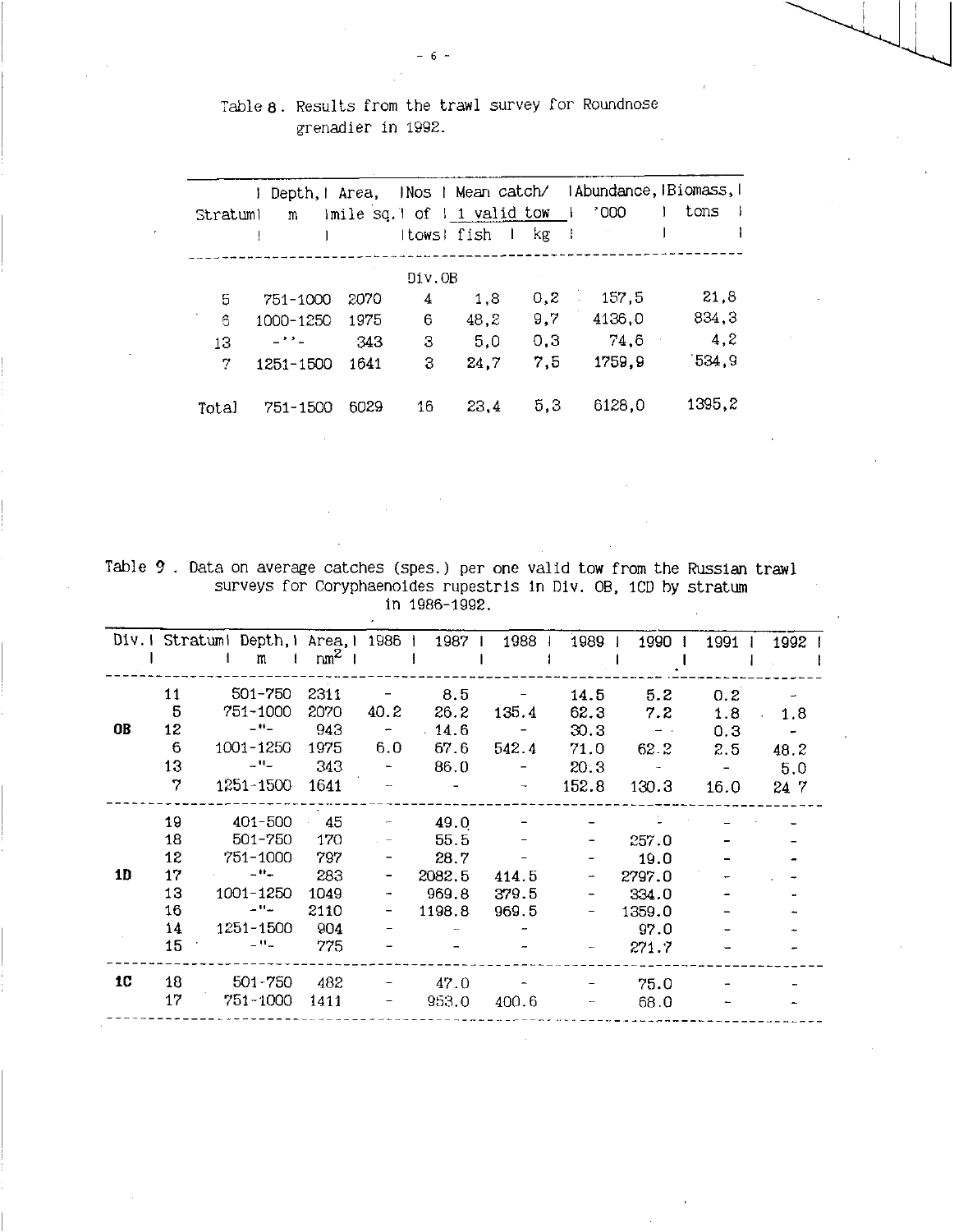|           |              | Div.I Stratuml Depth, 1 Area, 1 1986 1<br>$\mathbf{m}$<br>$\pm 1$ | $nm^2$ 1 |      | 1987 +           | ∴ 1988 ∣ | 1989 | 1990            | 1991           | 1992 |
|-----------|--------------|-------------------------------------------------------------------|----------|------|------------------|----------|------|-----------------|----------------|------|
|           | 11           | 501-750                                                           | 2311     |      | 1.5              |          | 1.1  | 0.4             | 0.001          |      |
|           | 5            | 751-1000                                                          | 2070     | 18.5 | 9.5              | 38.3     | 17.4 | 1.4             | 0.3            | 0.2  |
| <b>OB</b> | 12           | $\omega$ H $\omega$                                               | 943      |      | 6.1              |          | 2.6  | $\sim$ $-$      | 0.01           |      |
|           | 6            | 1001-1250                                                         | 1975     | 3.4  | 39.8             | 268.1    | 22.9 | 18.5            | 0.8            | 9.7  |
|           | 13           | $\equiv$ $\mathbf{0}$ $\equiv$                                    | 343      |      | 24.4             |          | 7.8  | $\frac{1}{2}$ . | $\blacksquare$ | 0.3  |
|           | 7            | 1251-1500                                                         | 1641     |      |                  |          | 81.9 | 66.4            | 7.4            | 7.5  |
|           | 19           | 401-500                                                           | 45       |      | 16.6             |          |      |                 |                |      |
|           | 18           | 501-750                                                           | 170      |      | 24.4             |          |      | 37.0            |                |      |
|           | 12           | 751-1000                                                          | 797      |      | 5.0 <sub>1</sub> |          |      | 2.3             |                |      |
| 1D        | 17           | $-$ H $-$                                                         | 283      |      | 455.8            | 97.9     |      | 357.4           |                |      |
|           | 13           | 1001-1250                                                         | 1049     |      | 354.1            | 79.4     |      | 117.3           |                |      |
|           | 16           | $  -$                                                             | 2110     |      | 536.9            | 308.0    |      | 345.2           |                |      |
|           | 14           | 1251-1500                                                         | 904      |      |                  |          |      | 52.9            |                |      |
|           | 15           | $\equiv$ H $\equiv$                                               | 775      |      |                  |          |      | 114.6           |                |      |
| 1C        | 18           | 501-750                                                           | 482      |      | 13.2             |          |      | 3.4             |                |      |
|           | $17^{\circ}$ | 751-1000                                                          | 1411     |      | 146.3            | 59.8     |      | 6.0             |                |      |
|           |              |                                                                   |          |      |                  |          |      |                 |                |      |

Table 10. Data on average catches (kg.) per one valid tow from the Russian trawl surveys for Coryphaenoides rupestris in Div. OB, 1CD by stratum in 1986-1992.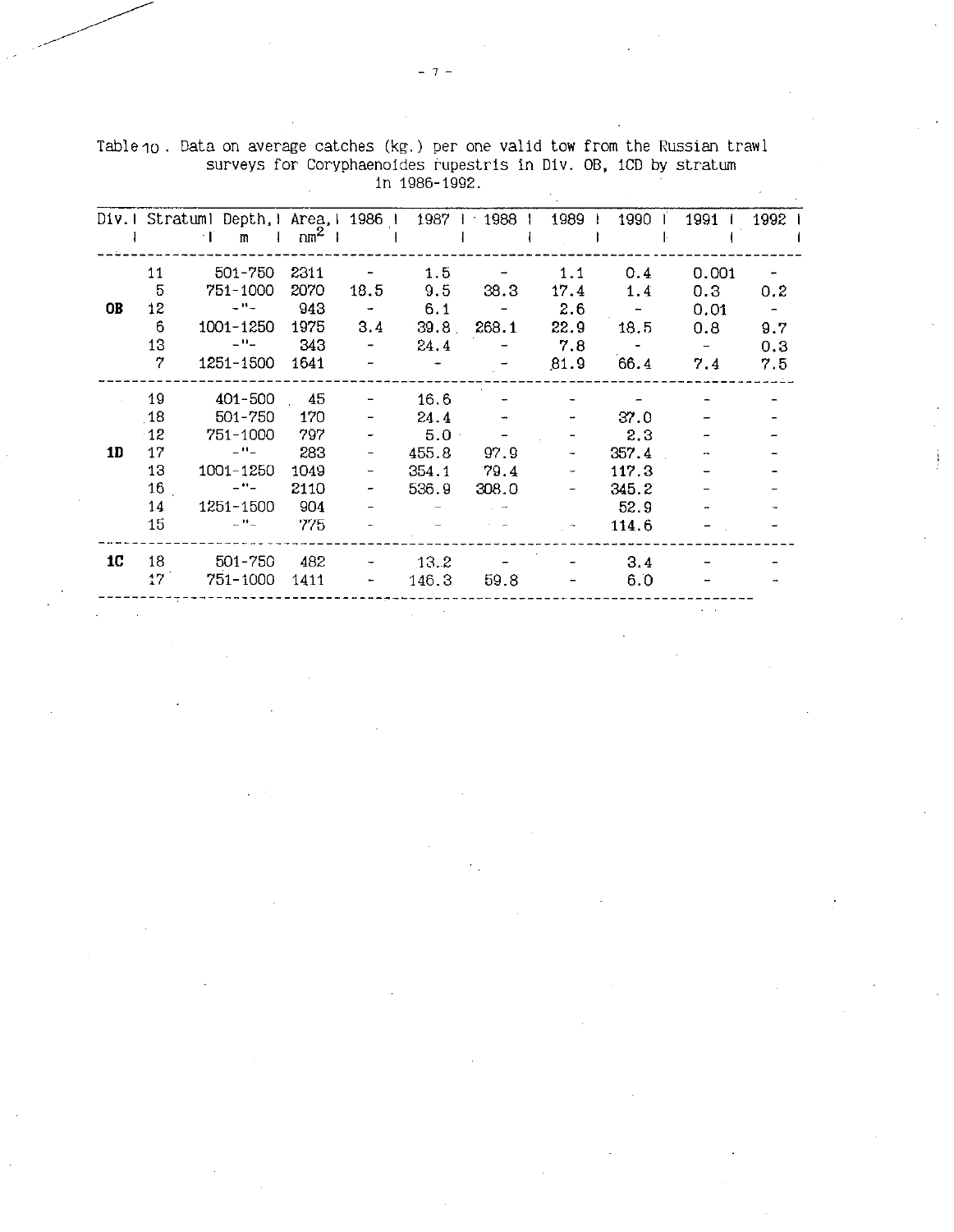Table 11 Stratified-random estimates of biomass and abundance<br>of Roundnose grenadier in 1986-92 from Russian deepwater<br>surveys ·in Div. OB, 1D, 1C

|                                                                                                                                                                                                                                |      | Num, Weigh.  Num, Weigh.  Num, Weigh.  Num, Weigh.  Num, Weigh.  Num, Weigh. <br>$-1992$ |  | $1544$ 627   6128 1395                             |                             |                         |
|--------------------------------------------------------------------------------------------------------------------------------------------------------------------------------------------------------------------------------|------|------------------------------------------------------------------------------------------|--|----------------------------------------------------|-----------------------------|-------------------------|
|                                                                                                                                                                                                                                |      | 1991                                                                                     |  |                                                    |                             |                         |
|                                                                                                                                                                                                                                |      |                                                                                          |  |                                                    |                             |                         |
| married and the contract of the same of the same of the same of the same of the same of the same of the same of the same of the same of the same of the same of the same of the same of the same of the same of the same of th | 1990 |                                                                                          |  |                                                    |                             | 437                     |
|                                                                                                                                                                                                                                |      |                                                                                          |  |                                                    | 189847 47713                | 5794                    |
|                                                                                                                                                                                                                                | 1989 | n.sp. t (th.sp. t (th.sp. t (th.sp. t (th.sp. t (th.sp. t + $\frac{1}{2}$                |  |                                                    | J                           |                         |
|                                                                                                                                                                                                                                |      |                                                                                          |  |                                                    |                             |                         |
|                                                                                                                                                                                                                                | 1988 |                                                                                          |  |                                                    |                             |                         |
|                                                                                                                                                                                                                                |      |                                                                                          |  | 10895 5043   58764 26474   25606 9713   15804 6492 | 181332 71398   111350 33088 | 59450 9251   24576 3670 |
|                                                                                                                                                                                                                                | 1987 |                                                                                          |  |                                                    |                             |                         |
|                                                                                                                                                                                                                                |      |                                                                                          |  |                                                    |                             |                         |
|                                                                                                                                                                                                                                | 1986 |                                                                                          |  |                                                    |                             |                         |
|                                                                                                                                                                                                                                |      | $\ln \text{sp.}$ t  t<br>Num. Weigh.                                                     |  | 4133 1957                                          |                             |                         |
|                                                                                                                                                                                                                                | Div. |                                                                                          |  | $\frac{1}{8}$                                      |                             | $\frac{1}{2}$           |

 $\theta$